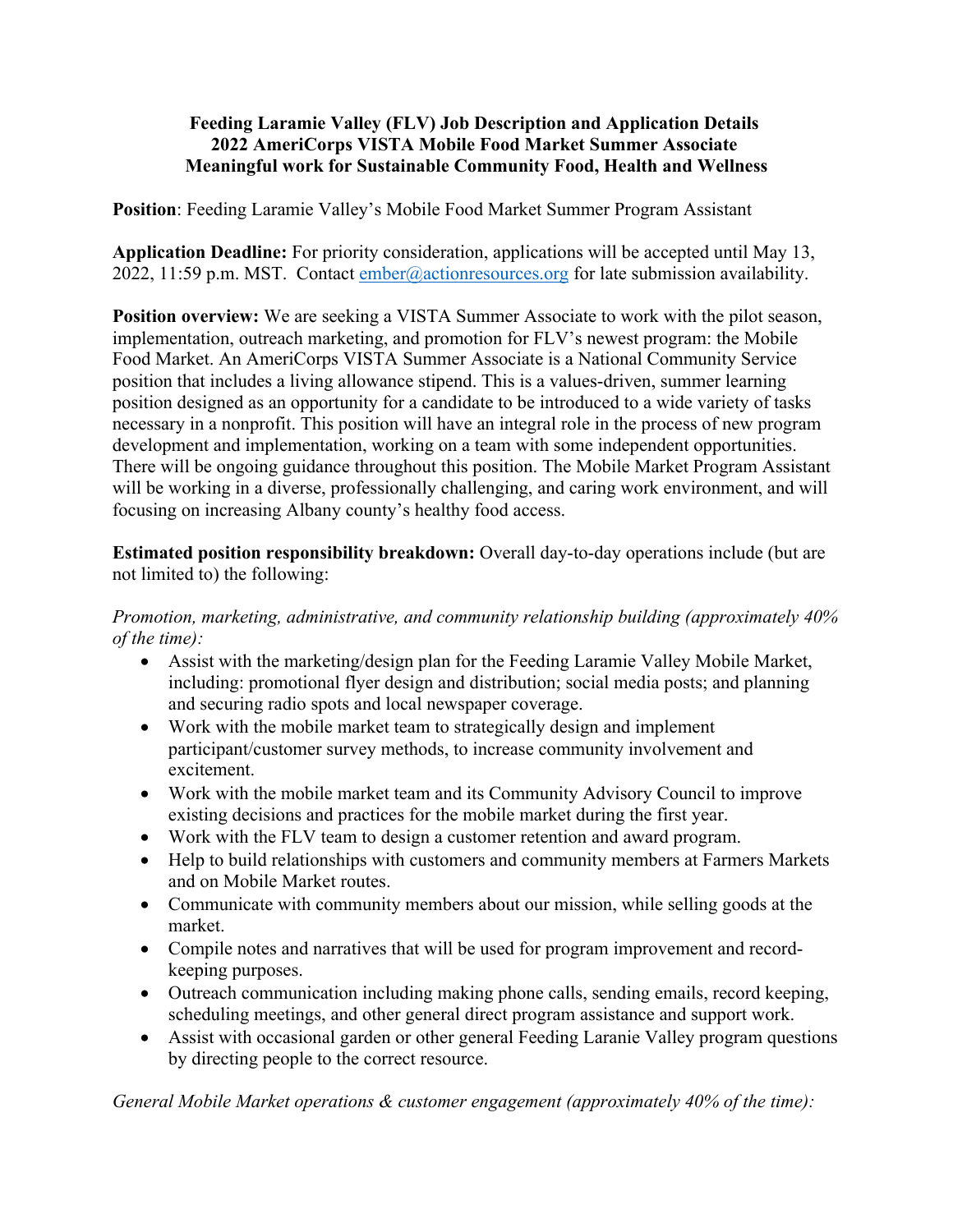- Clean and re-organize the Mobile Market vehicle before and after site visits.
- Stock and restock bus before and after site visits.
- Produce and inventory pick-up and delivery (please note applicants should be able lift up to 50 lbs).
- Produce and inventory preparation and cleaning, securing inventory before Mobile Market travels.
- Assist with retail on bus, assist with the initial tracking of retail and customer feedback.
- Help design Mobile Market set-up at sites.
- Set-up and tear-down of the Mobile Market, at sites and events.
- Drive vehicle to stops along route (qualified applicants only training provided).
- Manage inventory, equipment, and following food safety practices.
- Assist with remaining renovations and vehicle improvements.

## *Attend and assist with community engagement-focused events and activities (approximately 20% of the time):*

- Support FLV's events such as Food and Fun in the Park and the Higher Ground Fair as needed.
- Assist with field trips and visitors to the FLV building.
- Assist and attend community events representing FLV including but not limited to Freedom has a Birthday, Jubilee Days Parade, and Pride in the Park.
- Work with FLV volunteers at various tasks.
- Assist with design and mobilization of various creative community engagement project needs. (Example but not limited to designing/painting murals with community members, youth, and volunteers.
- Create a weekly personal narrative (and photo/art journal if desired) of the summer associate experience and submit to FLV Founder (this project will be subject to be shared with community on FLV promotional platforms).

**Financial stipend**: Bi-weekly living allowance of about \$587.93, 35/hour work week for 10 weeks. Choice of an end-of-service education award of about \$1,360.00 that can be used for future school payments or federal student loans, or a cash stipend of approximately \$345.00 for 10 weeks.

**Scheduling**: A 35-hour work week. Actual schedule will change throughout the summer and will be determined at a later date. The ability to commit to an extremely flexible work schedule will be necessary.

**Start & end dates**: Exact dates TBA – earliest possible start date is June 6, 2022 Ability to commit to the entire 10-week season is essential with some holiday, weekend and/or evening work as required. Please talk with us about flexibility in scheduling for the summer.

**Additional requirements:** COVID-19 Related Safety- All ARI programs and services continue to operate within careful attention to the implications of operating essential services during a